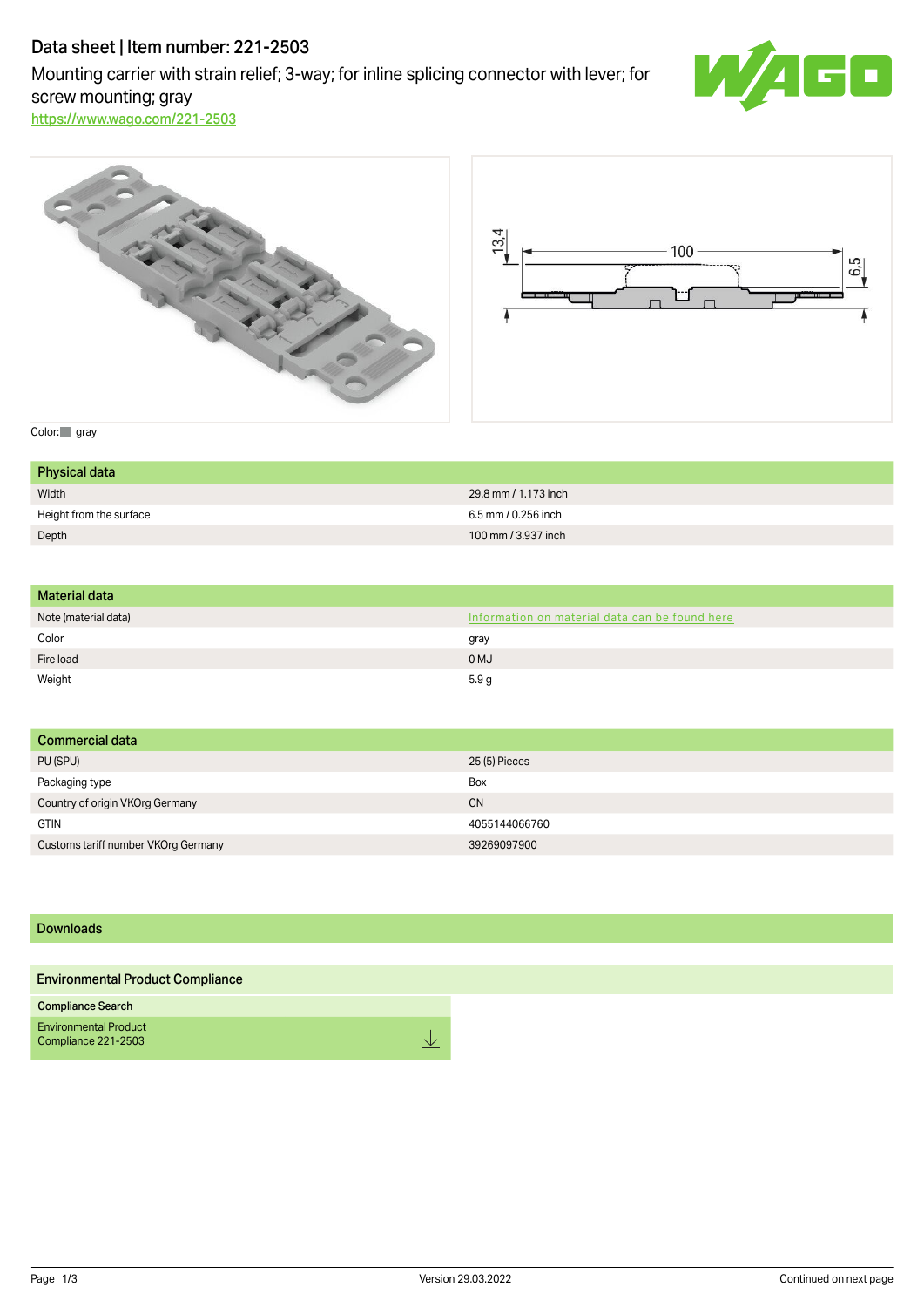## Data sheet | Item number: 221-2503

https://www.wago.com/221-2503

Additional Information

**Documentation** 







#### 1.1.2 Marking

#### 1.1.2.1 Marking strip

[Item no.: 210-334](https://www.wago.com/210-334) Marking strips; as a DIN A4 sheet; Strip width 5 mm; Strip length 182 mm; plain; Self-adhesive; white

#### Installation notes

#### Installation



Place the inline splicing connector on the carrier in front of the mounting position.



Push the connector to the center position until it snaps into place.



Mounting carrier without strain relief – snapped onto DIN-rail